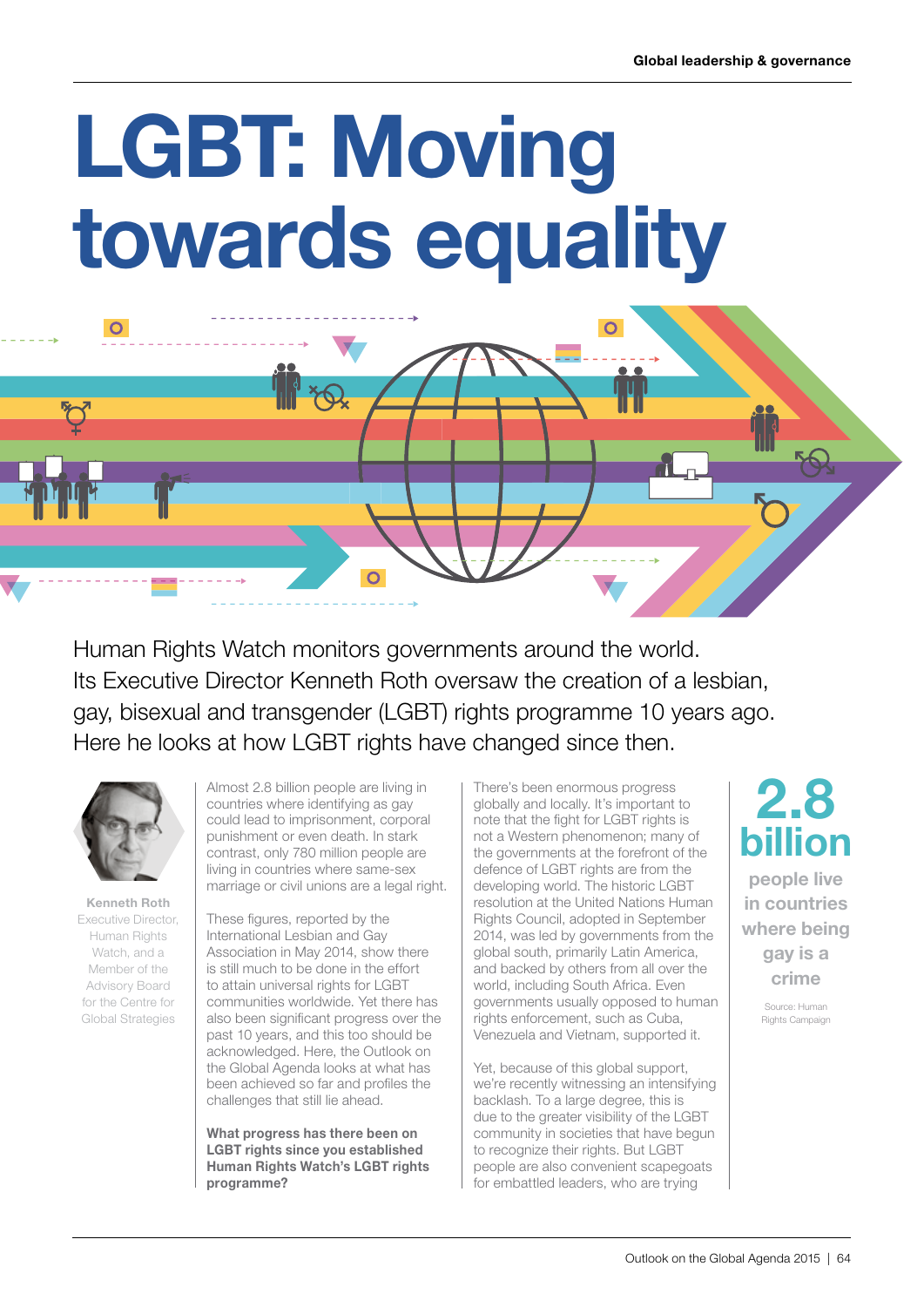to rally support from more conservative sectors of their society. Whether it's Uganda, Nigeria or Russia, the decision to scapegoat the LGBT community is an outcome of serious challenges to the regime, for widespread corruption or abusive authoritarianism.

The status of the LGBT community is a good litmus test for the status of human rights in society more broadly, precisely because it is such a vulnerable minority – similar to the proverbial canary in the coal mine. Where the rights of LGBT people are undermined, you can be sure that the rights of other minorities and critical members of civil society will soon also be in jeopardy.

When you look back over the last decade, what do you think was the main driver for change, in regulation and people's mindset? Broader changes in society have driven some of the greater recognition of LGBT rights, such as more equitable relations between genders, the rights revolution generally and the greater respect for individual autonomy. Within that context, you saw the LGBT population gradually coming out, so people suddenly discovered that they had a gay brother or son or neighbour or close colleague, which started shaping public perception and reinforced the social changes.

It's easy for bigotry to exist in a context of ignorance, but when you're being bigoted toward a close friend or neighbour, you start thinking: "Maybe LGBT people are really just people; maybe I should recognize their rights. Why can't they love whom they choose, just like I can?" Yet the lingering fear of 'the other' is also applicable to some of the other trends we see in this year's Outlook on the Global Agenda – like increasing nationalism and antiimmigrant sentiment.

## Conversely, that ties back to what you said about scapegoating; by making the LGBT community less visible – and thus less relatable – unscrupulous leaders can take political advantage...Y

es. In Uganda for example, the LGBT community is scapegoated in an artificial context – the narrative is that homosexuality in general is a foreign import, not part of the traditional culture. There's a great irony here because much of that homophobia is the product of interventions by a well

financed US evangelical movement, and the prohibitions in place are a continuation of the British colonial-era bans on same-sex relations. Moreover, it's not like the West has been secretly airdropping gays into other cultures – an LGBT population has existed in all societies for all time; gays have simply been more or less open, depending on the politics and the mentality of the moment.

## Given the backlash, who should we be targeting to combat it?

Begin with the leaders doing the scapegoating and their policies. In response to the homophobic environment created around the Sochi Olympics, the International Olympic Committee recently announced new rules for the selection of host cities, including a requirement of full nondiscrimination. That implicitly says that if Russia had been fostering the homophobic environment at the time of selection, Sochi would not have been selected. That's a very important signal to send.

At the same time, there must be a broader coordinated educational effort. Anything that helps to increase the visibility of LGBT people, to move beyond past stereotypes and ignorance, to show that gays occupy the same range of positions in life and society as everyone else, that will help to make societal change happen more quickly.

## The young are the core of societal change; what pressures do they face?

In many ways the younger generation is much more accepting than their elders. I see a positive trajectory as young people grow up with variations in sexual orientation around them being the norm. But the younger generation is also a battleground. A lot of the leaders that promote homophobia do so by insisting that they're not anti-gay, but just trying to shelter the impressionable young from 'gay propaganda'. In many ways, they see that the trends are going in favour of LGBT rights and they're trying to fight back with the younger generation.

### What role can non-governmental stakeholders play, such as businesses?

Business is a very important stakeholder in this debate. A significant section

## Of Fortune 500 companies:

# 91%

prohibit discrimination on the basis of sexual orientation



provide domestic partner health insurance benefits to their employees 62%

Source: Human Rights Campaign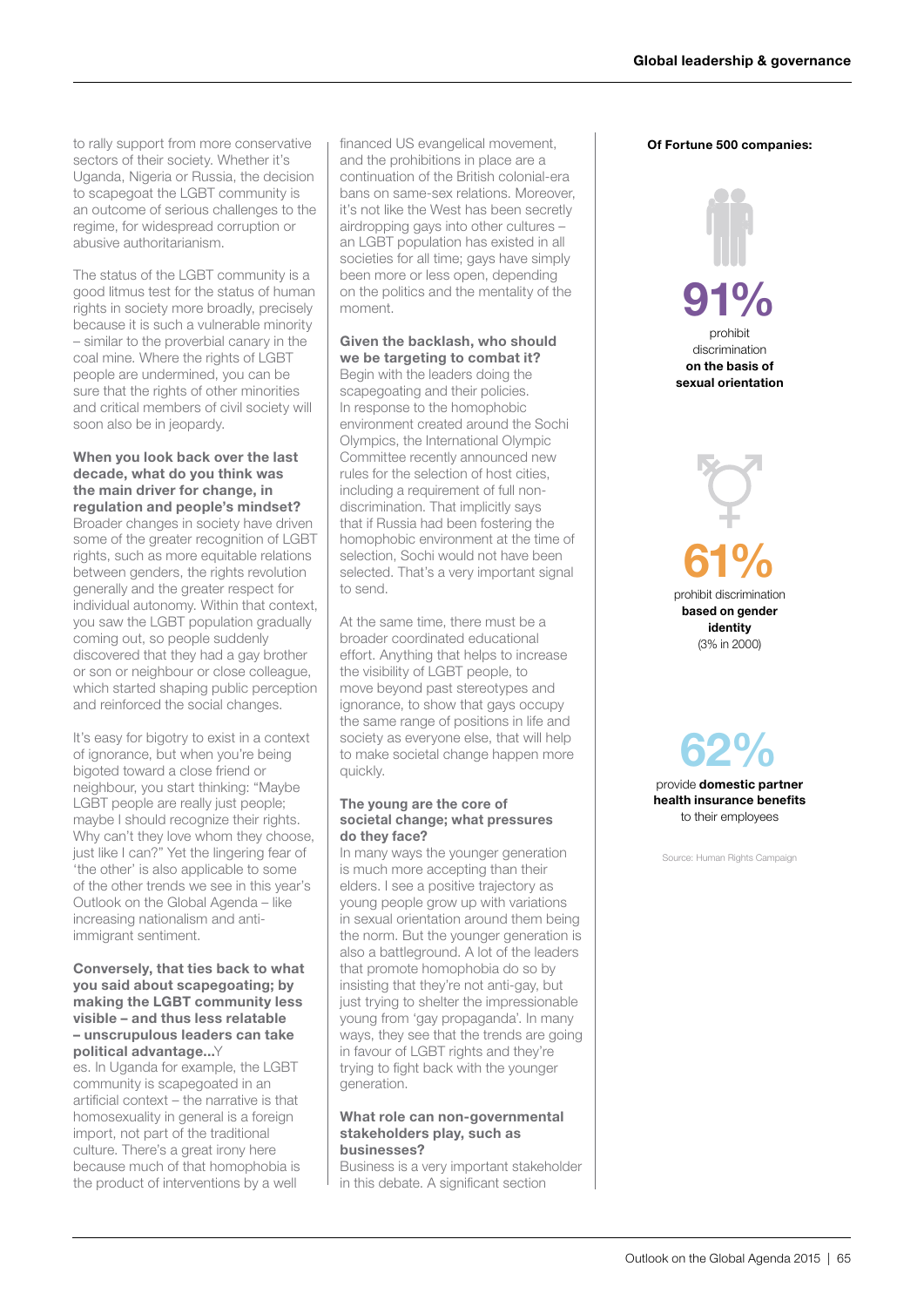## In what percentage of the world are same-sex couples entitled to apply for adoption?



Source: Lesbian, gay, bisexual and transgender rights around the world. Feilding Cage, Tara Herman and Nathan Good, 2014

of consumers insist on respect for LGBT rights, so the global corporate giants can't get away with permitting discrimination in the workplace or embracing homophobia in any sense. That becomes important, because these companies operate globally and so can become oases of respect for LGBT rights, even in societies where the government hasn't caught up with the agenda.

Where business currently falls short, though, is in embracing role models. Lord Browne regretted not being more open about being gay when he was CEO of BP, and it's sad that many corporate leaders still feel that they have to live in the closet. The more that corporations can highlight the LGBT people among their leadership, the quicker these societal transformations will be encouraged. That said, if you look at the number of business or political leaders coming out now compared to a decade ago, we're seeing good progress.

## Do you think the international community is a good driver for LGBT rights?

Positive action is taken at several different levels – local, national and global. What happened at the UN is important as part of the effort to legitimise LGBT rights; to have such an overwhelmingly positive vote is an important rebuke to those governments that want to pretend homophobia and bigotry are consistent with international human rights standards. They're not.

Other things the international institutions can do is to collect information on the treatment of the LGBT community worldwide to probe governments that fall short of recognition of its rights. Perhaps most critical, though, is to defend the political space in which local human rights and LGBT activists operate.

International multistakeholder organizations, such as the World Economic Forum, could clearly play a leadership role in this debate, by

holding sessions devoted to trends in the rights of LGBT people. For example, a session on best business practices with respect to LGBT rights would give an opportunity to talk about, not just the formal non-discrimination steps, but also the more personal leadership role that corporations might play.

## What kind of challenges have civil rights groups faced over the past decade?

Ten years ago we created a formal LGBT programme within Human Rights Watch, because we wanted to make the point that LGBT rights are an essential part of the human rights agenda. One of our first real interventions took place in Egypt, where there had been a crackdown and a raid on what was called the Queen Boat; this was literally a boat in the Nile that had been a gay bar, and the occupants were arrested and brutally beaten by the police.

Human Rights Watch put out a protest, but a few of our Egyptian